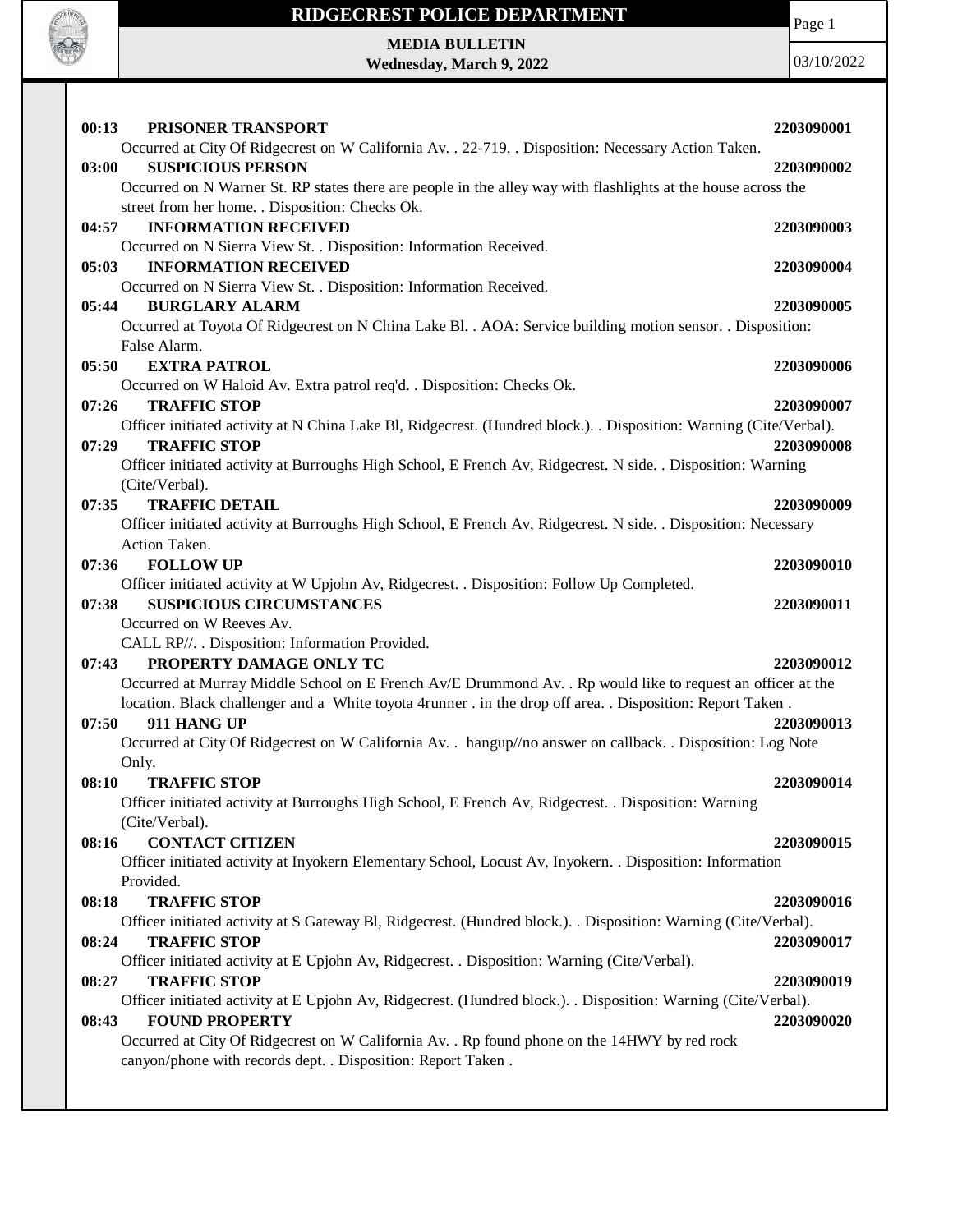

**MEDIA BULLETIN Wednesday, March 9, 2022** Page 2

| 08:54<br><b>WELFARE CHECK</b><br>Occurred on E Commercial Av. Welck on child. . Disposition: Checks Ok.                                     | 2203090021 |
|---------------------------------------------------------------------------------------------------------------------------------------------|------------|
| <b>FOLLOW UP</b><br>08:54                                                                                                                   | 2203090022 |
| Occurred at American Dream Auto Sales on E Ridgecrest Bl. . RP in the lobby regarding case 22-243. .                                        |            |
| Disposition: Follow Up Completed.                                                                                                           |            |
| <b>EXTRA PATROL</b><br>08:54                                                                                                                | 2203090023 |
| Officer initiated activity at Skate Park, E French Av, Ridgecrest. . Disposition: Checks Ok.                                                |            |
| 08:58<br><b>FOLLOW UP</b>                                                                                                                   | 2203090024 |
| Officer initiated activity at Murray Middle School, E Drummond Av, Ridgecrest. . Disposition: Follow Up                                     |            |
| Completed.                                                                                                                                  |            |
| POSITIVE CITIZEN CONTACT<br>09:52                                                                                                           | 2203090025 |
| Officer initiated activity at Mesquite High School, W Drummond Av, Ridgecrest. . Disposition: Necessary                                     |            |
| Action Taken.                                                                                                                               |            |
| POSITIVE CITIZEN CONTACT<br>10:04                                                                                                           | 2203090026 |
| Officer initiated activity at Burroughs High School, E French Av, Ridgecrest. . Disposition: Necessary Action                               |            |
| Taken.                                                                                                                                      |            |
| 10:05<br><b>MEDICAL AID</b>                                                                                                                 | 2203090027 |
| Occurred at Sierra Sands Mobile Home Community on W Atkins Av. . Ambulance request. . Disposition:                                          |            |
| Referred To Other Agency.                                                                                                                   |            |
| <b>EXTRA PATROL</b><br>10:07                                                                                                                | 2203090028 |
| Officer initiated activity at Tennis Courts, E French Av, Ridgecrest. . Disposition: Checks Ok.                                             |            |
| 911 WIRELESS CALL<br>10:08                                                                                                                  | 2203090029 |
| Occurred at City Of Ridgecrest on W California Av. . 911 wireless. . Disposition: Necessary Action Taken.                                   |            |
| 10:14<br><b>FOOT PATROL</b>                                                                                                                 | 2203090030 |
| Officer initiated activity at Burroughs High School, E French Av, Ridgecrest. . Disposition: Checks Ok.                                     |            |
| <b>CONTACT CITIZEN</b><br>10:16<br>Officer initiated activity at Burroughs High School, E French Av, Ridgecrest. . Disposition: Information | 2203090031 |
| Provided.                                                                                                                                   |            |
| <b>TRAFFIC SIGNAL PROBLEM</b><br>10:37                                                                                                      | 2203090032 |
| Occurred at W Bowman Rd/S China Lake Bl. Turn signal is not working people have been sitting at the light                                   |            |
| for about 10 min. . Disposition: Checks Ok.                                                                                                 |            |
| <b>HOME VISIT</b><br>10:46                                                                                                                  | 2203090033 |
| Officer initiated activity at N Palm Dr, Ridgecrest. . Disposition: Necessary Action Taken.                                                 |            |
| <b>CONTACT CITIZEN</b><br>10:59                                                                                                             | 2203090034 |
| Occurred at City Of Ridgecrest on W California Av. . CALL RP/requesting contact regarding an incident. .                                    |            |
| Disposition: Negative Contact.                                                                                                              |            |
| <b>CONTACT CITIZEN</b><br>11:02                                                                                                             | 2203090035 |
| Officer initiated activity at Pierce Elementary School, N Gold Canyon Dr, Ridgecrest. . Disposition: Necessary                              |            |
| Action Taken.                                                                                                                               |            |
| POSITIVE CITIZEN CONTACT<br>11:03                                                                                                           | 2203090036 |
| Officer initiated activity at Burroughs High School, E French Av, Ridgecrest. . Disposition: Necessary Action                               |            |
| Taken.                                                                                                                                      |            |
| <b>FOLLOW UP</b><br>11:10                                                                                                                   | 2203090037 |
| Officer initiated activity at Burroughs High School, E French Av, Ridgecrest. . Disposition: Follow Up                                      |            |
| Completed.                                                                                                                                  |            |
| <b>CONTACT CITIZEN</b><br>11:19                                                                                                             | 2203090038 |
| Officer initiated activity at Pierce Elementary School, N Gold Canyon Dr, Ridgecrest. . Disposition: Necessary                              |            |
| Action Taken.                                                                                                                               |            |
|                                                                                                                                             |            |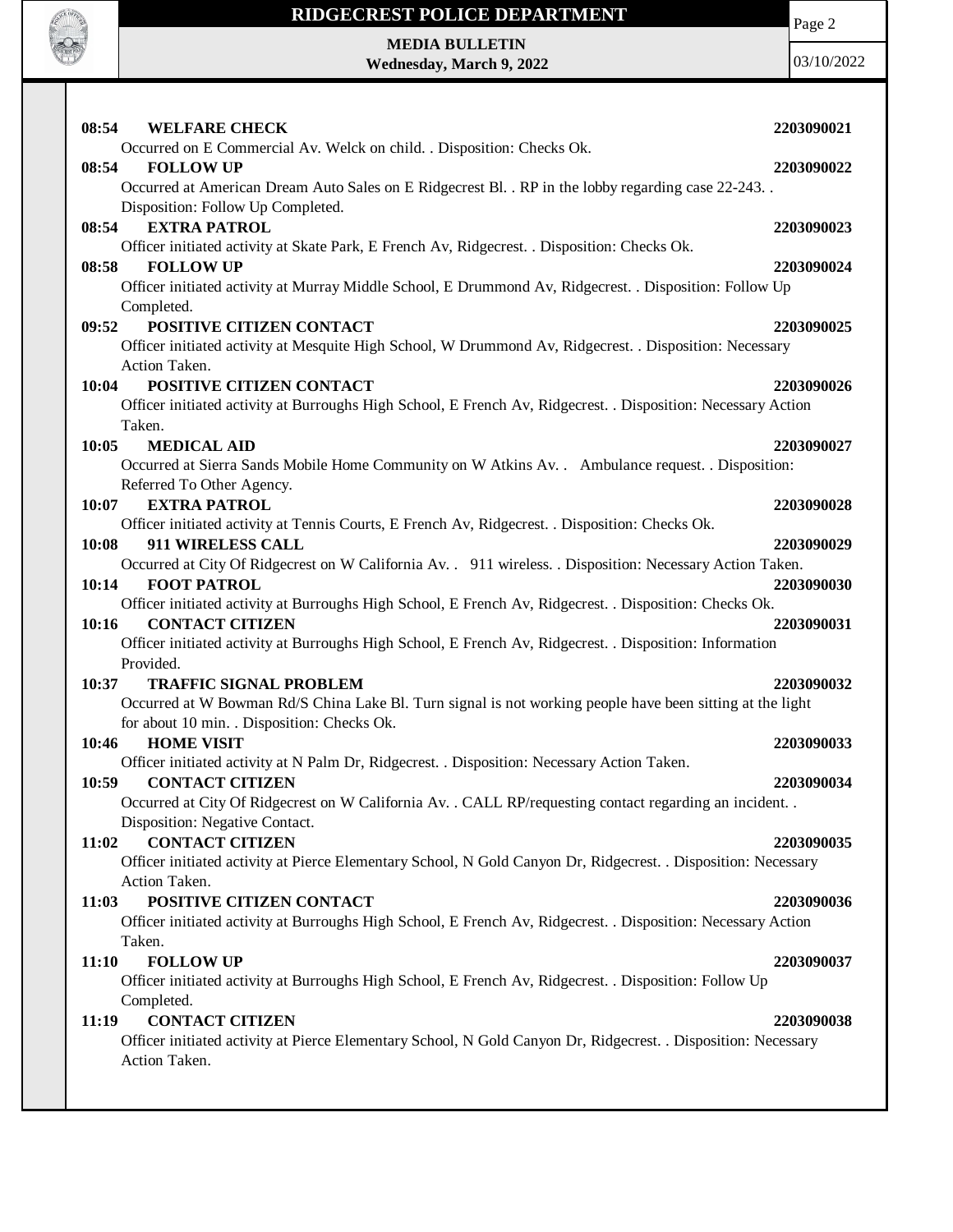

# **MEDIA BULLETIN**

**Wednesday, March 9, 2022**

03/10/2022

### **11:27 TRAFFIC STOP 2203090039**

# **11:28 WELFARE CHECK 2203090040**

Occurred on N Gold Canyon Dr. rp went to the home to pick up client and noticed the front door had been kicked in/no response within the residence and rp unable to reach the client by phone. . Disposition: Checks Ok.

## **11:47 TRUANT 2203090041**

(Cite/Verbal).

Officer initiated activity at Burroughs High School, E French Av, Ridgecrest. . Disposition: Warning (Cite/Verbal).

Officer initiated activity at W Drummond Av, Ridgecrest. (Hundred block.). . Disposition: Warning

### **11:54 KEEP THE PEACE 2203090042**

Occurred at Santiago Ridgecrest Estates on W Ward Av. . RP reqesting an Officer while she gets property. . Disposition: Peace Kept.

### **12:11 CHILD ABUSE REPORT 2203090043**

Occurred at Richmond Elementary School on E Rowe St. . Rp would like to report child abuse. . Disposition: Report Taken .

### **12:18 GRAND THEFT 2203090044**

Occurred at High Desert True Value on W Ridgecrest Bl. . RP STATES HAS NOT RETURNED EQUIPMENT. . Contact Manager via 21. . Disposition: Report Taken .

### **12:19 TRAFFIC STOP 2203090045**

Officer initiated activity at W Bowman Rd/S China Lake Bl, Ridgecrest. . Disposition: Warning (Cite/Verbal).

### **12:48 CONTACT CITIZEN 2203090046**

Occurred at City Of Ridgecrest on W California Av. . CALL RP/has questions about license plates on vehicles. . Disposition: Information Provided.

### **12:58 PARKING VIOLATION 2203090047**

Occurred on S Mahan St. Rp states a white toyota is blocking his mailbox. . Disposition: Referred To Other Agency.

## **12:58 DISTURBANCE ON SCHOOL GROUNDS 2203090048**

Officer initiated activity at Pierce Elementary School, N Gold Canyon Dr, Ridgecrest. . Disposition: Necessary Action Taken.

### **13:19 SUSPICIOUS PERSON 2203090049**

Occurred on W Ward Av. Rp states son called her and stated there are 2 subjs out in front of her residence in a silver prius. rp states the male subj is wearing a red shirt and told him that he is being summoned for something. rp requesting an officer go by the residence to see who they are. . Disposition: Cancelled by RP.

### **13:21 POSITIVE CITIZEN CONTACT 2203090050**

Officer initiated activity at Richmond Elementary School, E Rowe St, Ridgecrest. . Disposition: Necessary Action Taken.

### **14:24 CONTACT CITIZEN 2203090051**

Occurred on W Ward Av. RP in the lobby wants to speak with an Officer. . Disposition: Information Provided.

## **14:32 ABANDONED VEHICLE 2203090052**

Occurred on N Michele St. Vehicle has been sitting in front of the location for a couple of weeks. . Disposition: Necessary Action Taken.

## **14:35 HIT AND RUN - NON INJURY 2203090053**

Occurred at Walgreens #09030 on W Drummond Av. . Cellular E911 Call: Service Class: W911 RP is in parking lot awaiting officer. Susp veh last seen SB N Sanders , a royal blue 4D vehicle with possible back end damage, similar to a Toyota, operated by a WMA/50's. . Disposition: Report Taken .

## **14:42 MEDICAL AID 2203090054**

Occurred on S Desert Candles St. Cellular E911 Call: Service Class: W911 Med Aid. . Disposition: Referred To Other Agency.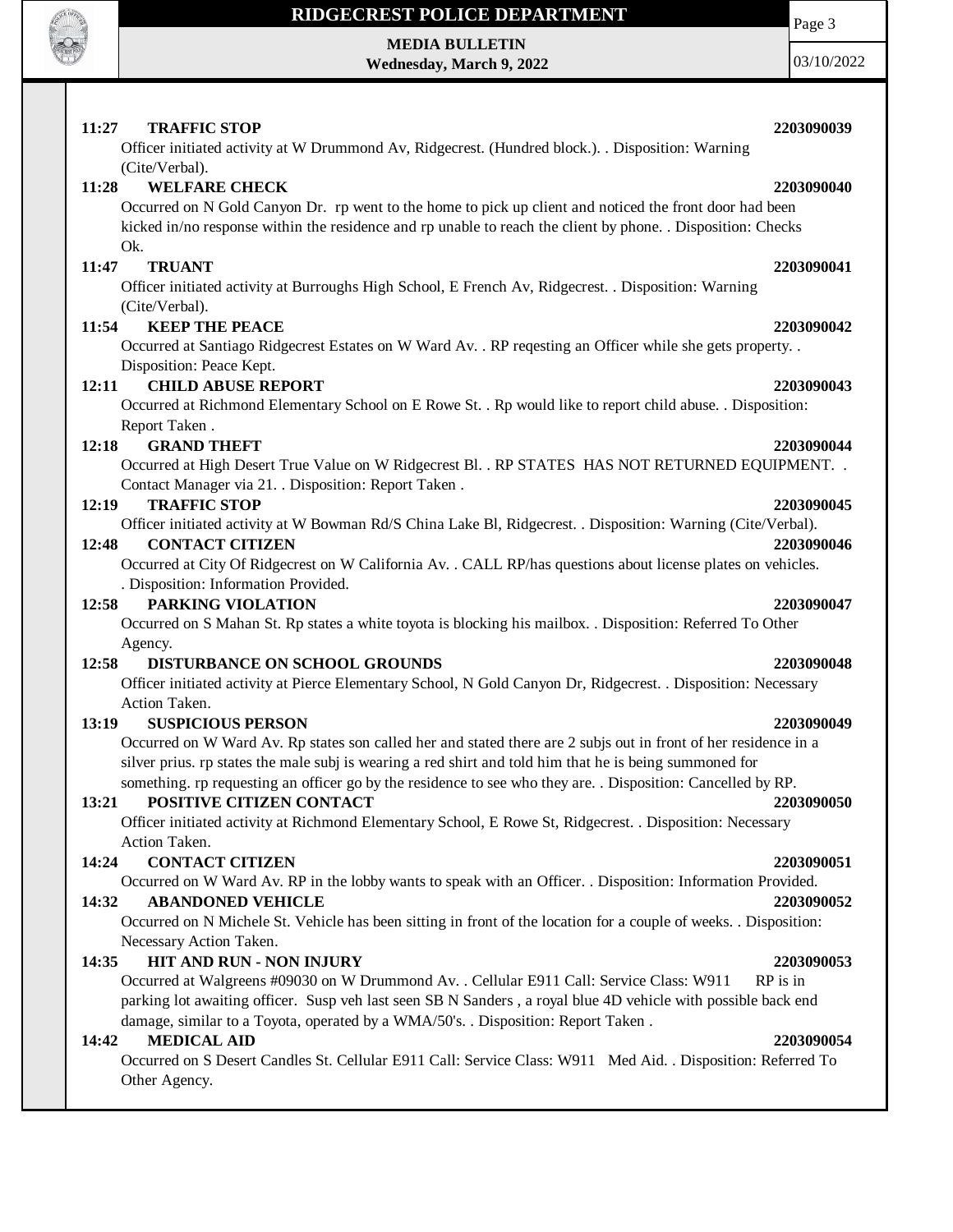

**MEDIA BULLETIN Wednesday, March 9, 2022** Page 4

| 14:50<br><b>CONTACT CITIZEN</b><br>Occurred on S Allen St. RP requesting contact regarding a package RP received at residence. RP states he did                                                                                                                                          | 2203090055               |
|------------------------------------------------------------------------------------------------------------------------------------------------------------------------------------------------------------------------------------------------------------------------------------------|--------------------------|
| not order it. . Disposition: Cancelled by RP.                                                                                                                                                                                                                                            |                          |
| 14:50<br><b>ACO CALL</b><br>Officer initiated activity at S Lincoln St, Ridgecrest. CONFINED DOG. . Disposition: Animal Control Handled.<br><b>VEHICLE CHECK</b><br>14:57                                                                                                                | 2203090056<br>2203090057 |
| Officer initiated activity at N Norma St, Ridgecrest. (Hundred block.) east side of parking lot. . Disposition:<br>Checks Ok.                                                                                                                                                            |                          |
| <b>TRAFFIC STOP</b><br>14:58                                                                                                                                                                                                                                                             | 2203090058               |
| Officer initiated activity at Burroughs High School, E French Av, Ridgecrest. . Disposition: Warning                                                                                                                                                                                     |                          |
| (Cite/Verbal).                                                                                                                                                                                                                                                                           |                          |
| PEDESTRIAN CHECK<br>15:03                                                                                                                                                                                                                                                                | 2203090059               |
| Officer initiated activity at W Ridgecrest Bl/N Jacks Ranch Rd, Kern County. . Disposition: Information                                                                                                                                                                                  |                          |
| Received.<br>15:04<br><b>ACO CALL</b>                                                                                                                                                                                                                                                    | 2203090060               |
| Officer initiated activity at S Gateway Bl, Ridgecrest. Atc owner of loose dog                                                                                                                                                                                                           |                          |
| Cited Jacoba Alexandra Maher Leash Law. Dog rel'd back to owner. . Disposition: Animal Control Handled.                                                                                                                                                                                  |                          |
| 15:05<br><b>CONTACT CITIZEN</b>                                                                                                                                                                                                                                                          | 2203090061               |
| Occurred at City Of Ridgecrest on W California Av. . Re 2203070091. . Disposition: Information Provided.                                                                                                                                                                                 |                          |
| 15:06<br><b>ACO CALL</b>                                                                                                                                                                                                                                                                 | 2203090062               |
| Occurred on N Balsam St. Rp states there are 9 chicks and 2 hens, including multiple eggs, in her front yard                                                                                                                                                                             |                          |
| and would like them picked up as they are not hers/rp states they have been the neighborhood chickens for a<br>while and is now conercned for them. . Disposition: Animal Control Handled.                                                                                               |                          |
| <b>CONTACT CITIZEN</b><br>15:10                                                                                                                                                                                                                                                          | 2203090063               |
| Occurred on S Sunset St. RP requesting contact via 10-21 re: 2110090060. Disposition: Information Received.<br>15:14<br><b>WELFARE CHECK</b>                                                                                                                                             | 2203090064               |
| Occurred on N Robalo St. Welck on. . Disposition: Necessary Action Taken.                                                                                                                                                                                                                |                          |
| 15:25<br><b>ACO CALL</b>                                                                                                                                                                                                                                                                 | 2203090065               |
| Officer initiated activity at Hanh's Hair Design, S China Lake Bl, Ridgecrest. Loose dogs                                                                                                                                                                                                |                          |
| Cited Hahn Thi Jornales leash law x2 Admin Cite. . Disposition: Animal Control Handled.                                                                                                                                                                                                  |                          |
| 15:26<br><b>SUSPICIOUS CIRCUMSTANCES</b>                                                                                                                                                                                                                                                 | 2203090066               |
| Occurred on S Norma St. (Hundred block.) 2000's grey chevy car/4 door/older WMA/50s/grey hair/no glasses,<br>pulled up next to the rps son and grabbed at him trying to get him into the vehicle /unknown if vehicle still in<br>the area. Occurred 10 ago. . Disposition: Report Taken. |                          |
| <b>CONTACT CITIZEN</b><br>15:31                                                                                                                                                                                                                                                          | 2203090067               |
| Occurred at Balas Montessori Preschool 1 on S China Lake Bl. . RP requesting contact. . Disposition:                                                                                                                                                                                     |                          |
| Information Provided.                                                                                                                                                                                                                                                                    |                          |
| 911 WIRELESS CALL<br>16:01                                                                                                                                                                                                                                                               | 2203090068               |
| Occurred on N Norma St. (Hundred block.)                                                                                                                                                                                                                                                 |                          |
| Cellular E911 Call: Service Class: WPH2<br>Sounds like pocket dial from construction site. . Disposition:                                                                                                                                                                                |                          |
| Necessary Action Taken.                                                                                                                                                                                                                                                                  |                          |
| <b>TRAFFIC STOP</b><br>16:01                                                                                                                                                                                                                                                             | 2203090069               |
| Officer initiated activity at N Alvord St, Ridgecrest. (Hundred block.). . Disposition: Checks Ok.<br><b>BREAKING/REMOVING VEHICLE PARTS</b><br>16:36                                                                                                                                    | 2203090070               |
| Occurred on W Haloid Av. RP requesting contact via 21. . Disposition: Information Provided.<br>17:03<br><b>TRAFFIC STOP</b>                                                                                                                                                              | 2203090071               |
| Officer initiated activity at S China Lake Bl, Ridgecrest. (Hundred block.). Disposition: Citation.                                                                                                                                                                                      |                          |
|                                                                                                                                                                                                                                                                                          |                          |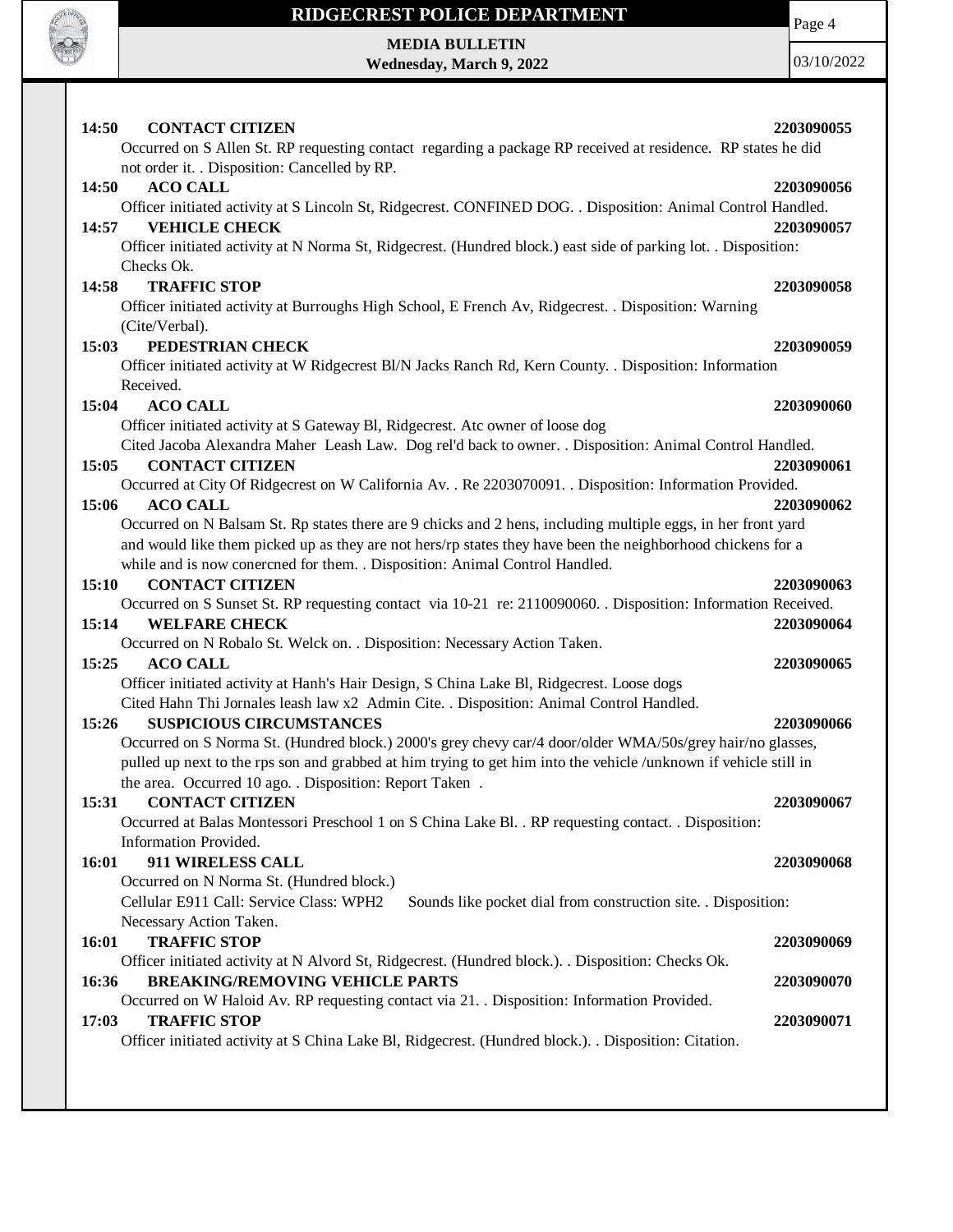

**MEDIA BULLETIN Wednesday, March 9, 2022** Page 5

| 17:20<br><b>WELFARE CHECK</b>                                                                                     | 2203090072      |
|-------------------------------------------------------------------------------------------------------------------|-----------------|
| Occurred at Arrowhead Mobile Home Park on N Norma St. .<br>Check welfare of woman heard screaming in              |                 |
| distress at end of a phone call. . Disposition: Checks Ok.                                                        |                 |
| <b>FRAUDULENT REPORT</b><br>17:35                                                                                 | 2203090073      |
| Occurred on E Commercial Av. RP states grandmother opened mail addressed to RP. . Disposition: Information        |                 |
| Provided.                                                                                                         |                 |
| 17:38<br>PROPERTY DAMAGE ONLY TC                                                                                  | 2203090074      |
| Occurred at W Ridgecrest Bl/S Downs St. Cellular E911 Call: Service Class: W911 Veh driving EB W R/C, very        |                 |
| old tiny reddish car, blond older driver being followed. The red car struck a green Subaru and is fleeing, being  |                 |
| followed by witnesses and victim/s. . Disposition: Report Taken .                                                 |                 |
| <b>BATTERY REPORT</b><br>17:46                                                                                    | 2203090075      |
| Occurred at Ridgecrest Regional Hospital on N China Lake Bl. . Patient struck a nurse.                            |                 |
| <b>WARRANT SERVICE</b><br>17:48                                                                                   | 2203090076      |
| Occurred at City Of Ridgecrest on W California Av. . SA/Creasey, Joel Manuel 10/20/81 Cited/rel'd on 7            |                 |
| warrants:                                                                                                         |                 |
| RM049952A Bail/50K Chg/488 PC                                                                                     |                 |
| RM048756A Bail/90K Chg/459.5 PC                                                                                   |                 |
| RM048077A Bail/90K Chgs/11350(a) HS/853.7 PC                                                                      |                 |
| RM050055A Bail/50K Chg/11377(a) HS                                                                                |                 |
| RM050698B Bail/40K Chg/11364 HS                                                                                   |                 |
| RM052449A Bail/10K Chg/11364 HS                                                                                   |                 |
| RM049056A Bail/90K Chgd/459.5/853.7 PC. . Disposition: Necessary Action Taken.                                    |                 |
| <b>CONTACT CITIZEN</b><br>18:32                                                                                   | 2203090077      |
| Occurred at City Of Ridgecrest on W California Av. . RP has questions about a DV situation. . Disposition:        |                 |
| Information Provided.                                                                                             |                 |
| 18:48<br><b>SUPPLEMENTAL REPORT</b>                                                                               | 2203090078      |
| Occurred at S Downs St/W Ridgecrest Bl. 22-729. . Disposition: Report Taken.                                      |                 |
| 19:12<br><b>LAND TRESPASS</b>                                                                                     | 2203090079      |
| Occurred on W Robertson Av. RP ADVISED SOMEONE IS ON HER ROOF AND WOULD LIKE OFFICER TO                           |                 |
| RESPOND. . Disposition: Unfounded.                                                                                |                 |
| <b>SUSPICIOUS VEHICLE</b><br>20:19                                                                                | 2203090081      |
| Occurred at Sass on W Ridgecrest Bl. . Occupied vehicle in parking lot of closed business. . Disposition:         |                 |
| Cancelled by RP.                                                                                                  |                 |
| <b>SUSPICIOUS PERSON</b><br>20:46                                                                                 | 2203090082      |
| Occurred on S Warner St. (Hundred block.) Male walking SB waving what looks like a taser. . Disposition:          |                 |
| Checks Ok.                                                                                                        |                 |
| <b>SHOPLIFTING</b><br>21:09                                                                                       | 2203090083      |
| Occurred at Albertson's #6376 on N Norma St. . HMA/L20's just left. Possibly stole alcohol. He has been           |                 |
| trespassed from the store before. . Disposition: Information Received.                                            |                 |
| 21:13<br>911 WIRELESS CALL                                                                                        | 2203090084      |
| Occurred at City Of Ridgecrest on W California Av. . Cellular E911 Call: Service Class: W911                      | Abandoned line. |
| . Disposition: Necessary Action Taken.                                                                            |                 |
| <b>HIT AND RUN REPORT</b><br>21:13                                                                                | 2203090085      |
| Occurred at Burroughs High School on E French Av. . Occurred at BHS to parking, unocc vehicle. See                |                 |
| RP/victim at residence. . Disposition: Log Note Only.                                                             |                 |
|                                                                                                                   |                 |
| <b>SUSPICIOUS CIRCUMSTANCES</b><br>21:19                                                                          | 2203090086      |
| Occurred on W Robertson Av. RP states unk subj/s knocked on her front window. . Disposition: Negative<br>Contact. |                 |